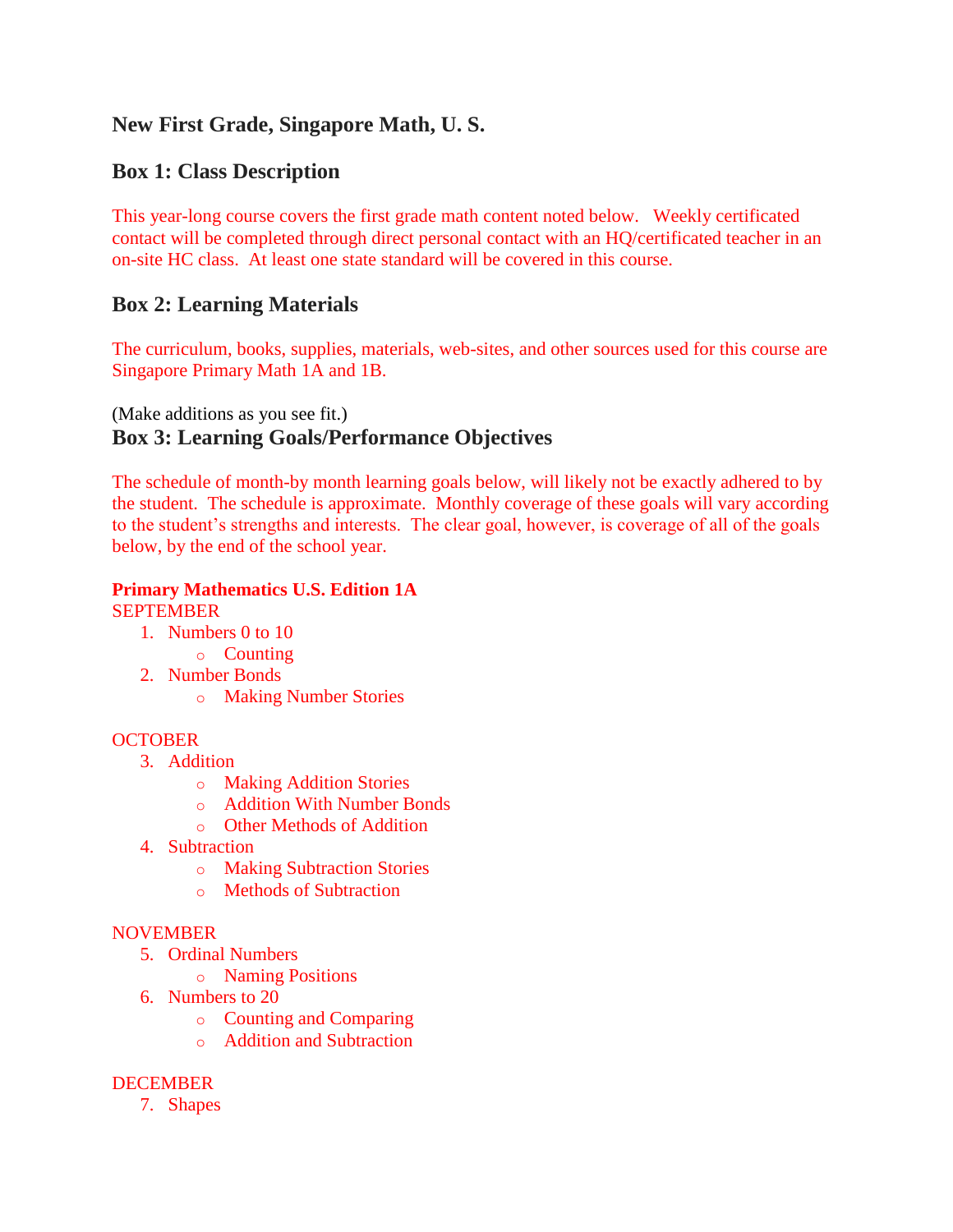o Common Shapes

### **JANUARY**

- 8. Length
	- o Comparing Length
	- o Measuring Length
- 9. Weight
	- o Comparing Weight
	- o Measuring Weight

### **Primary Mathematics U.S. Edition Textbook 1B**

#### **FEBRUARY**

- 1. Comparing Numbers
	- o Comparing Numbers
	- o Comparison by Subtraction
- 2. Graphs
	- o Picture Graphs

# MARCH

- 3. Numbers to 40
	- o Counting
	- o Tens and Ones
	- o Addition and Subtraction
	- o Adding Three Numbers
- 4. Multiplication
	- o Adding Equal Groups
	- o Making Multiplication Stories
	- o Multiplication Within 40

#### APRIL

- 5. Division
	- o Sharing and Grouping
- 6. Halves and Quarters
	- o Making Halves and Quarters

# MAY

- 7. Time
	- o Telling Time
- 8. Numbers to 100
	- o Tens and Ones
	- o Order Numbers
	- o Addition Within 100
	- o Subtraction Within 100